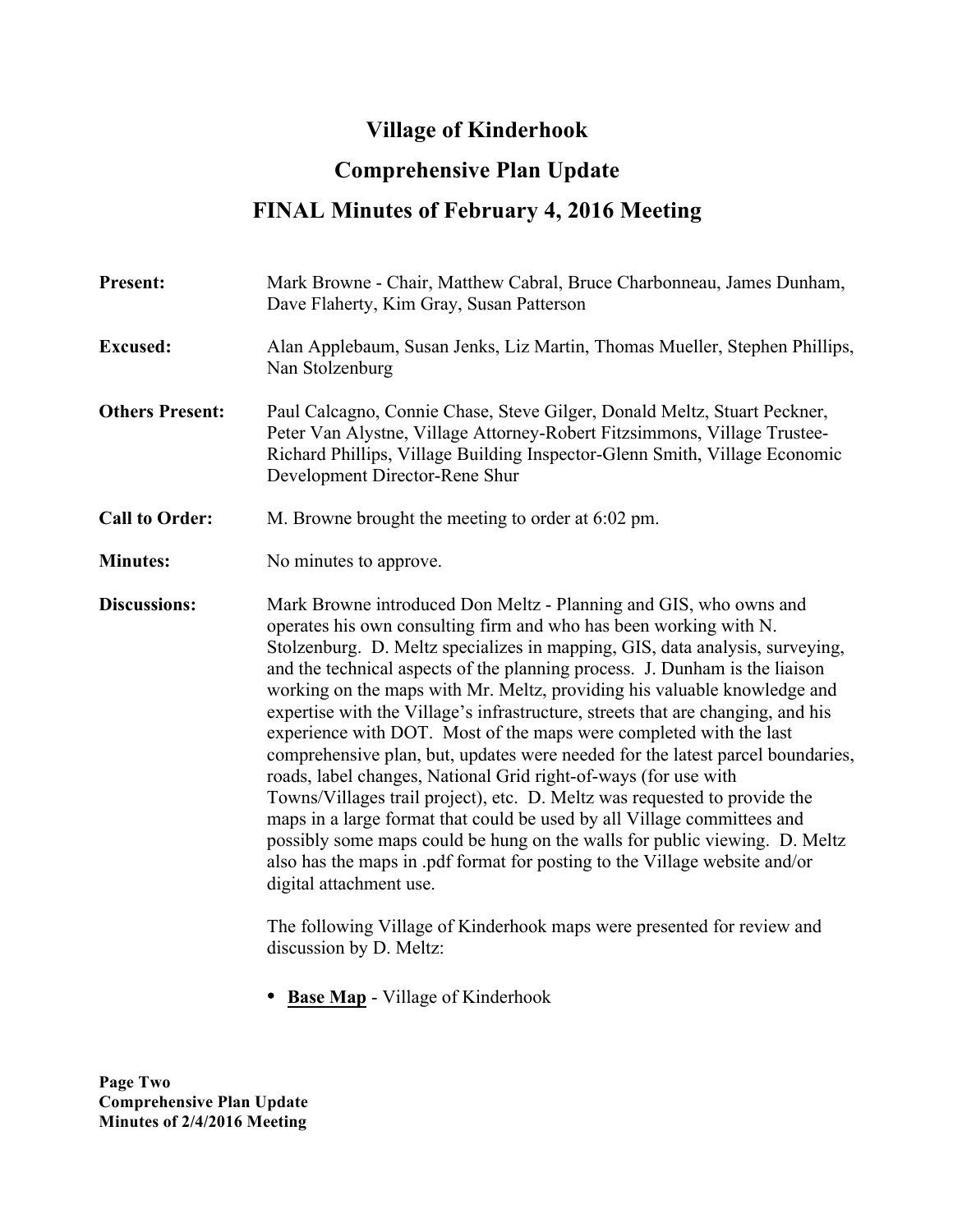- **Wellhead Protection Areas Map** Village water sources, creek/wells deemed to be sensitive areas needing protection, per study by Steven Winkley - Hydrogeologist.
- **Land Use Map** Information from County which gives each property a "property class", coded by color indicated in legend. (Assessor determines property class.) Community Services = Village Hall, Library, etc. Public Services = Utilities, etc.
- **Traffic and Sidewalks Map** Truck traffic and extent of sidewalks within the Village.
- **National Register Historic District Map** Different map than the zoning map with the Historic Preservation overlay. The National Register Historic District encompasses a larger area than the Historic District.
- **Current Zoning Map** Includes Historic Preservation overlay district. Also includes the flood plains overlay. Most of Columbia County flood plains data dates back to the mid 1980's. This map follows property boundaries, eliminating splitting of properties. J. Dunham noted the property on corner of Church St. and Sylvester St. is not listed on the Historic District map and should be according to Ruth Piwonka, Village Historian. If map correction is needed, the Village Board would have to approve and adopt the change in order for correction to be made, per D. Meltz. J. Dunham to check if property was included on an older map and will speak with R. Piwonka.
- **County Agricultural Districts Map** County along with Ag and Markets provides the data for this map.
- **Farmland Soils Map** Soil types (quality) within the Village as identified within the legend contained on the map per soil sampling.
- **Percent Slope Map** identifies slope areas within the Village, showing ravines, etc.
- **Wetlands and Flood Hazards Map** Used to help develop the zoning map, Wetlands regulated by DEC. Village pump house is in this area.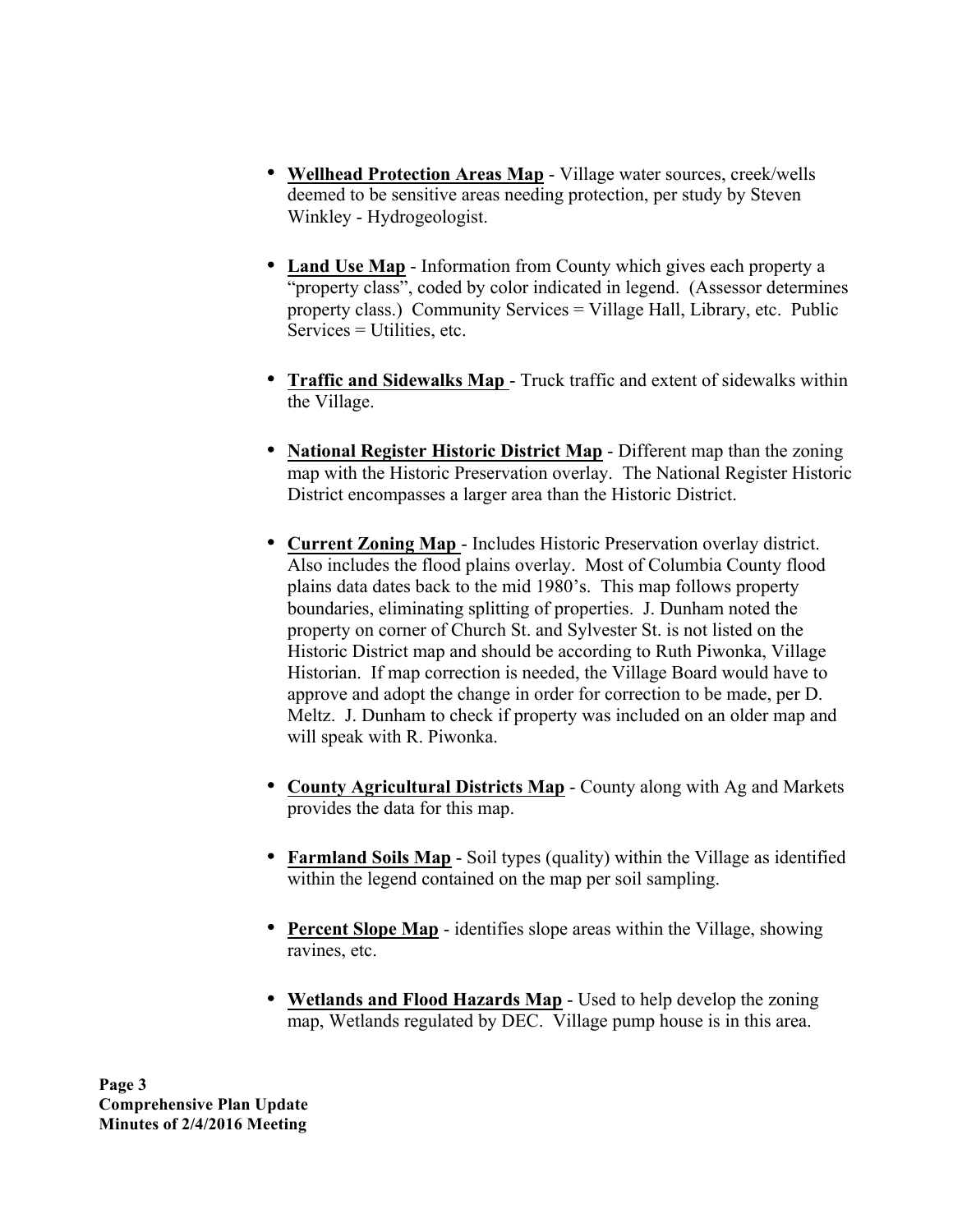- **B-1 Sewer District Map** J. Dunham would like the "green line" indicating the 4" inch pipe line to extend into Valatie, show the Valatie connection, and indicate the sewer treatment plant. J. Dunham to send D. Meltz the information to include for mapping purposes.
- **Conceptual Regional Trail System Map** (New addition map) D. Meltz and J. Dunham were on the committee to develop the feasibility study (NYS University at Albany Planning Group) headed by Jeff Olsen, bike planner/DOT planner. Trail System to encompass the Town of Kinderhook from the Kinderhook Lake area down south (following the National Grid right-of-way) to the Village of Valatie and Kinderhook, down to the Towns of Stuyvesant and Stockport. At this point, the only loop that is complete is from the Van Alen House to Lindenwald. Would like to see the connection from the Van Alen House to the Village of Kinderhook completed.
- **County Identified Priority Farmland Map** (New addition map) County preservation plan. Identification of parcels that need to be protected for farmland. The dark color indicates priority farmland, more valuable. This map is County wide but zoomed in and printed for Village view. Also, map is useful to matching up to the Zoning map.
- M. Browne stated former recommendations that were brought to his attention:
- **-** amend zoning and subdivision regulations to clarify definitions, provide for expanded use and site plan review, and streamline permitting process
- **-** review density control standards in the zoning regulations to ensure lot size, right-of-way, road standards and setbacks are consistent with traditional neighborhoods
- **-** establish design standards for new construction and major subdivisions

The question was asked, "What should we be looking for in the future, to change and/or what are other Communities doing in Columbia County?" Per D. Meltz, the biggest thing to control is Zoning. Be sure the boundaries are proper, the parcels are outlined correctly, the Historic District is accurate, overlays are correct. Other resource maps are sometimes helpful in controlling zoning. Check if "uses" within districts are correct, ex. farmland used for business, tours, bread and breakfast etc. Also, another example given would be when private property is needed for trail system use, this could result in a trade for a possible land benefit, ex. an additional structure on property. The state does have an insurance program that allows property